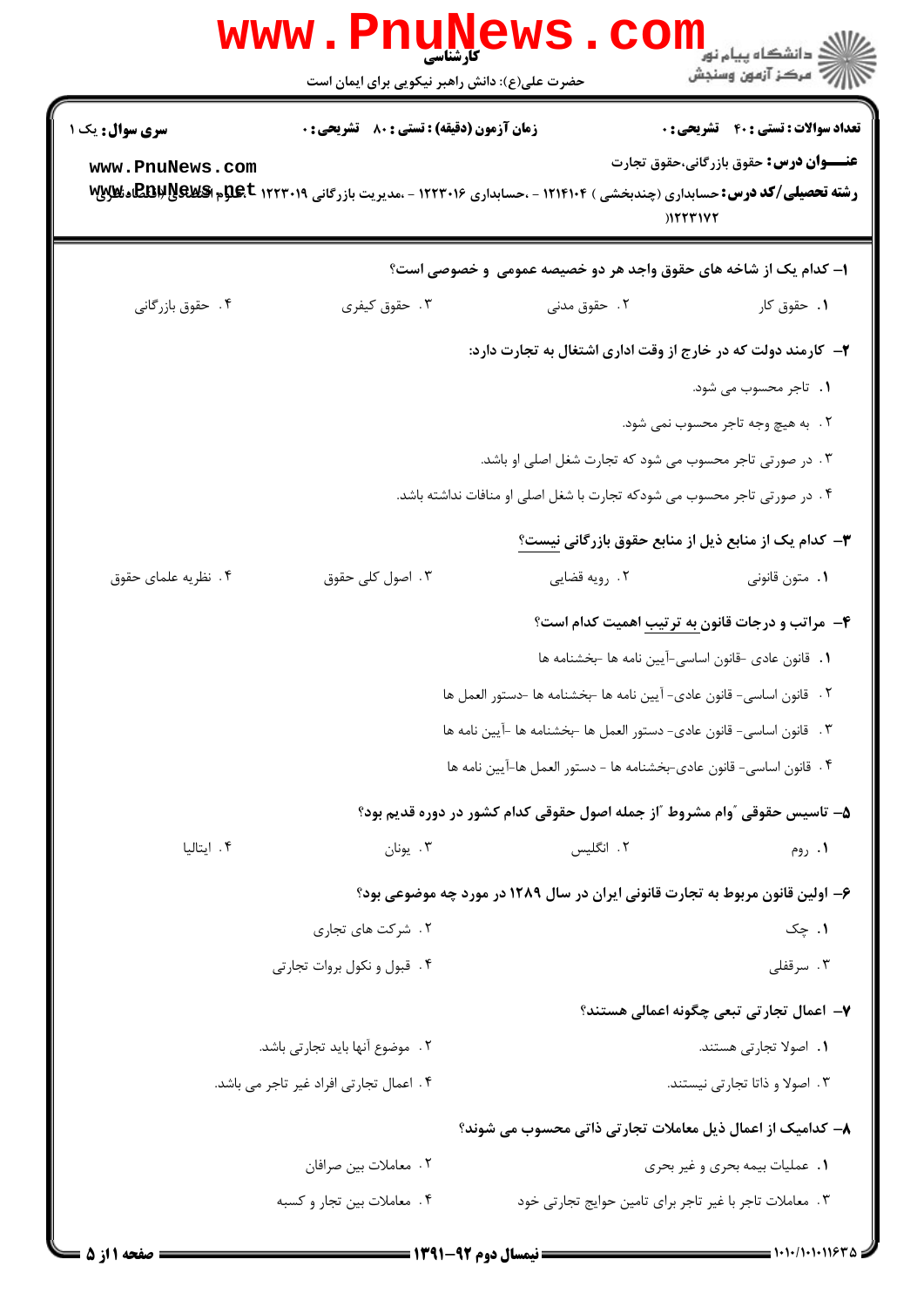|                        | WWW . PI<br>کارشناسی<br>حضرت علی(ع): دانش راهبر نیکویی برای ایمان است                                                                    |                                                                  | ڈ دانشگاہ پیام نور<br><i>إل<sup>7</sup> مرڪ</i> ز آزمون وسنڊش              |
|------------------------|------------------------------------------------------------------------------------------------------------------------------------------|------------------------------------------------------------------|----------------------------------------------------------------------------|
| <b>سری سوال : ۱ یک</b> | <b>زمان آزمون (دقیقه) : تستی : 80 ٪ تشریحی : 0</b>                                                                                       |                                                                  | <b>تعداد سوالات : تستی : 40 قشریحی : 0</b>                                 |
| www.PnuNews.com        | <b>رشته تحصیلی/کد درس:</b> حسابداری (چندبخشی ) ۱۲۱۴۱۰۴ - ،حسابداری ۱۲۲۳۰۱۶ - ،مدیریت بازرگانی ۱۲۳۳۰۱۹ <b>EBI!RE&amp;E وگلایی (EBI!RE</b> |                                                                  | <b>عنـــوان درس:</b> حقوق بازرگانی،حقوق تجارت<br>15571477                  |
|                        | ۹- معاملاتی که خدمه یا شاگرد تاجر برای امور تجارتی ارباب خود می نماید، چه نوع معاملاتی است؟                                              |                                                                  |                                                                            |
|                        | ۲. معاملات تجارتی تبعی                                                                                                                   |                                                                  | 1. معاملات تجارتي ذاتي                                                     |
|                        | ۰۴ معاملات تجارتی صوری                                                                                                                   |                                                                  | ۰۳ معاملات تجارتی شخصی                                                     |
|                        |                                                                                                                                          |                                                                  | ۱۰- چه نوع شرکتی ولو موضوع عملیات آن هم تجارتی نباشد، تجارتی محسوب می شود؟ |
| ۰۴ تضامنی              | ۰۳ سهامی                                                                                                                                 | ۲. نسبی                                                          | ۰۱ مختلط                                                                   |
|                        |                                                                                                                                          |                                                                  | 11– مهم ترین دفتر تاجر چه دفتری است؟                                       |
| ۰۴ دفتر کپیه           | ۰۳ دفتر روزنامه                                                                                                                          | ۰۲ دفتر دارایی                                                   | ٠١. دفتر كل                                                                |
|                        | ۱۲- دفتری که تاجر باید کلیه معاملات را لااقل هفته ای یک بار از دفتر روزنامه استخراج، انواع مختلفه آن را تشخیص و جدا کرده و هر            | نوعی را در صفحه مخصوصی در آن دفتر بطورخلاصه ثبت کند،چه می نامند؟ |                                                                            |
| ۰۴ دفتر کپیه           | ۰۳ دفتر مراسلات                                                                                                                          | ۰۲ دفتر دارایی                                                   | ٠١. دفتر كل                                                                |
|                        |                                                                                                                                          |                                                                  | ۱۳- دفتر ثبت تجارتی توسط چه مرجعی باید شماره گذاری، امضاء و مهر شود؟       |
|                        | ۰۲ اداره کل ثبت                                                                                                                          |                                                                  | ٠١. دايره ثبت                                                              |
|                        | ۰۴ دادستان یا نماینده قانونی وی                                                                                                          |                                                                  | ۰۳ وزارت دادگستری                                                          |
|                        | ۱۴- تجار و شرکت های تجارتی در چه تاریخی بایستی اظهارنامه تنظیم و به دفتر ثبت تجارتی تحویل دهند؟                                          |                                                                  |                                                                            |
|                        | ٠١. بلافاصله بعد از شروع بكار يا تاسيس<br>۲. ظرف یک هفته از تاریخ شروع بکار یا تاسیس                                                     |                                                                  |                                                                            |
|                        | ۰۴ ظرف یک ماه از تاریخ شروع بکار یا تاسیس                                                                                                |                                                                  | ۰۳ الزامی به تنظیم اظهارنامه و تحویل آن ندارند.                            |
|                        |                                                                                                                                          |                                                                  | 1۵– کدام یک از حقوق زیر مصداق مایه تجارتی نمی باشد؟                        |
| ۰۴ حق اکتشاف           | ۰۳ علامت تجارتی                                                                                                                          | ۰۲ نام تجارتی                                                    | ٠١. حق تاليف                                                               |
|                        |                                                                                                                                          |                                                                  | ۱۶- ما به ازای حقی که شخص نسبت به انتقال یک ملک تجاری دارد، چه نام دارد؟   |
| ۰۴ حق اولويت و تقدم    | ۰۳ حق سرقفلی                                                                                                                             | ۰۲ مایه تجارتی                                                   | ۰۱ حق عینی                                                                 |
|                        |                                                                                                                                          |                                                                  | ۱۷- کدام گزینه در مورد اسم تجارتی درست نیست ؟                              |
|                        | ۲. قابلیت خرید و فروش ندارد.                                                                                                             |                                                                  | ٠١. داراي ارزش تجاري است.                                                  |
|                        | ۰۴ نیاز به حمایت قانونگذار دارد.                                                                                                         |                                                                  | ۰۳ ممکن است مورد سوءاستفاده غیرصاحب آن قرار گیرد.                          |
|                        |                                                                                                                                          |                                                                  | ۱۸– مدت اعتبار ثبت علائم تجاری جهت استفاده انحصاری از آن ها چند سال است؟   |
| ۲۰ ۲۰ سال              | ۰۰ . ۲ سال                                                                                                                               | ۰۲ ۵ سال                                                         | ۰۱ ۲سال                                                                    |
| = صفحه 12: 5 =         |                                                                                                                                          |                                                                  |                                                                            |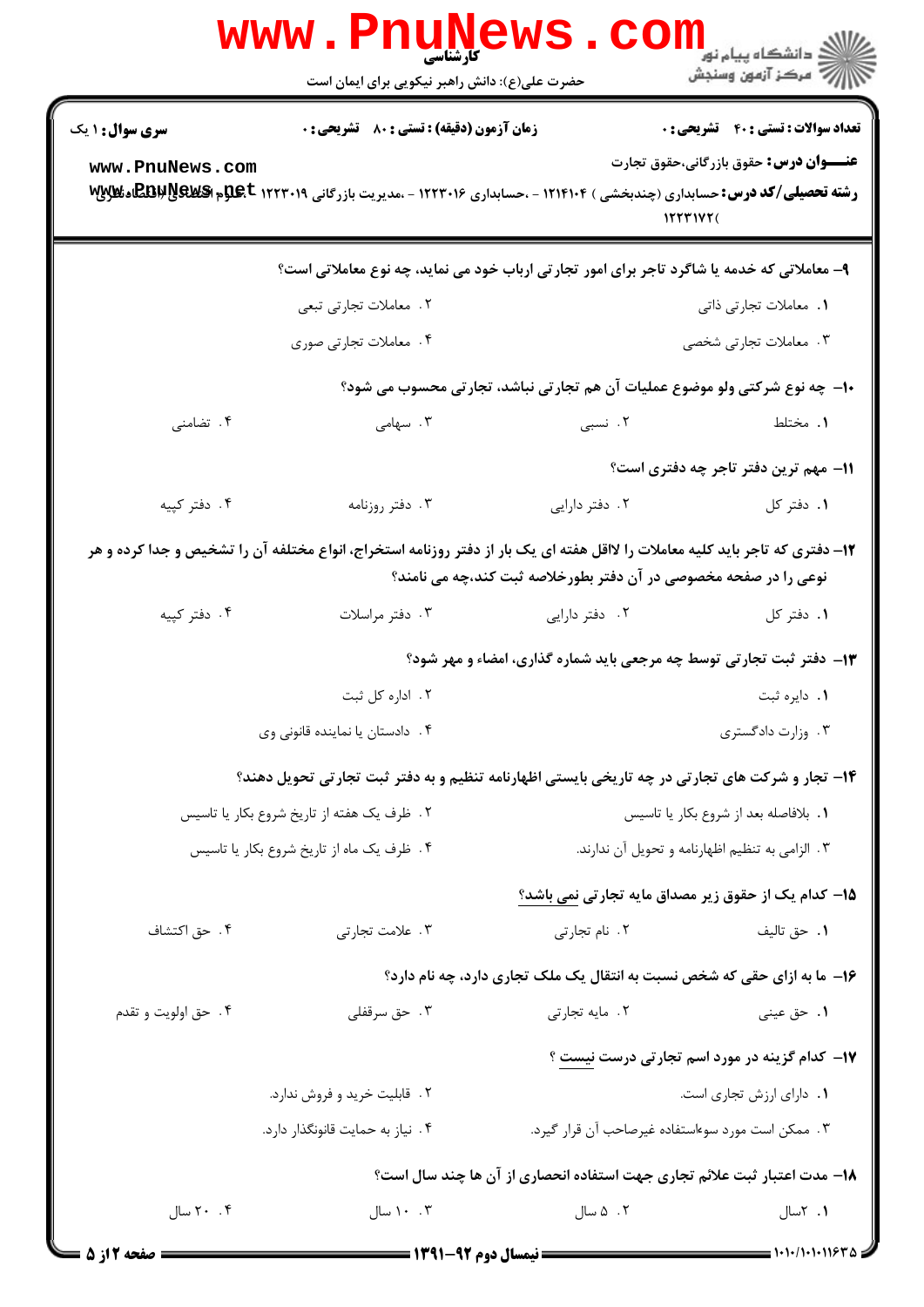| <b>سری سوال : ۱ یک</b>                                 | <b>زمان آزمون (دقیقه) : تستی : 80 ٪ تشریحی : 0</b>     |                                                                                                                                                   | <b>تعداد سوالات : تستی : 40 قشریحی : 0</b>     |
|--------------------------------------------------------|--------------------------------------------------------|---------------------------------------------------------------------------------------------------------------------------------------------------|------------------------------------------------|
| www.PnuNews.com                                        |                                                        | <b>رشته تحصیلی/کد درس:</b> حسابداری (چندبخشی ) ۱۲۱۴۱۰۴ - ،حسابداری ۱۲۲۳۰۱۶ - ،مدیریت بازرگانی ۱۲۲۳۰۱۹ <b>EBI! یا EBI!! EBE&amp;</b> ه<br>15571Y7( | <b>عنــــوان درس:</b> حقوق بازرگانی،حقوق تجارت |
|                                                        |                                                        | ۱۹- قانون تجارت ایران چند نوع شرکت تجاری را به رسمیت شناخته است؟                                                                                  |                                                |
| ۰۴ هشت نوع                                             | ۰۳ هفت نوع                                             | ۰۲ چهار نوع                                                                                                                                       | ۰۱ سه نوع                                      |
|                                                        |                                                        | <b>۳۰</b> - کدام گزینه از شروط ایرانی بودن شرکت تجاری نیست؟                                                                                       |                                                |
|                                                        | ۲. اکثر سهامداران آن ایرانی باشند.                     |                                                                                                                                                   | ٠١ مركز اصلي آن در ايران باشد.                 |
|                                                        | ۰۴ طبق مقررات ایران در ایران تشکیل شده باشد.           |                                                                                                                                                   | ۰۳ اقامتگاه آن در ایران باشد.                  |
|                                                        |                                                        | 21- کدام شرکت است که از شرکای ضامن و غیر ضامن تشکیل می شود؟                                                                                       |                                                |
| ۰۴ نسبی                                                | ۰۳ تضامنی                                              | ۰۲ تعاونی                                                                                                                                         | ۱. مختلط                                       |
|                                                        |                                                        | ۲۲- حداقل افراد تشکیل دهنده شرکت های سهامی خاص و عام بترتیب چند نفر می باشند؟                                                                     |                                                |
| 11.9.7                                                 | ۰۳ کاو۹                                                | ۲. ۵و۷                                                                                                                                            | ۰۱ ۳و۵                                         |
|                                                        |                                                        |                                                                                                                                                   |                                                |
|                                                        | ۰۲ از سه میلیون ریال کمتر نباشد.                       | ۲۳– بر طبق قانون میزان سرمایه شرکت های سهامی عام در موقع تاسیس چقدر باید باشد؟                                                                    |                                                |
|                                                        | ۰۴ از ده میلیون ریال کمتر نباشد.                       | 1. از یک میلیون ریال کمتر نباشد.<br>٠٣ از پنج ميليون ريال كمتر نباشد.                                                                             |                                                |
|                                                        |                                                        |                                                                                                                                                   |                                                |
|                                                        |                                                        | ۲۴- در شرکت سهامی عام حضور چه تعدادی از پذیره نویسان جهت تشکیل مجمع عمومی موسس لازم است؟                                                          |                                                |
|                                                        |                                                        | 1. شماری از پذیره نویسان که حداقل یک سوم سرمایه شرکت را تعهد کرده باشند.                                                                          |                                                |
|                                                        |                                                        | ۲. تعدادی از پذیره نویسانی که دو سوم سرمایه شرکت را تعهد کرده باشند.                                                                              |                                                |
|                                                        |                                                        | ۰۳ آن تعداد از پذیره نویسانی که کل سرمایه شرکت را تعهد کرده باشند.                                                                                |                                                |
|                                                        |                                                        | ۴. عده ای از پذیره نویسان که حداقل نصف سرمایه شرکت را تعهد کرده باشند.                                                                            |                                                |
|                                                        |                                                        | ۲۵– هرگاه سرمایه شرکت سهامی عام ده میلیون ریال باشد ،حداقل چه میزانی از آن باید در زمان تاسیس پرداخت گردد؟                                        |                                                |
|                                                        | ۰۲ سه میلیون و پانصد هزار ریال                         |                                                                                                                                                   | ٠١. دوميليون و پانصد هزار ريال                 |
|                                                        | ۰۴ پنج میلیون ریال                                     |                                                                                                                                                   | ٠٣ چهار ميليون ريال                            |
|                                                        |                                                        | ۲۶- افزایش سرمایه در شرکت های سهامی به پیشنهاد و تصویب چه مراجعی صورت می گیرد؟                                                                    |                                                |
| ٢. به پیشنهاد هیات مدیره و تصویب مجمع عمومی فوق العاده |                                                        | 1. به پیشنهاد هیات مدیره و تصویب مجمع عمومی عادی                                                                                                  |                                                |
|                                                        | ۴ . به پیشنهاد مدیر عامل و تصویب مجمع عمومی فوق العاده | ۰۳ به پیشنهاد مدیر عامل و تصویب مجمع عمومی عادی                                                                                                   |                                                |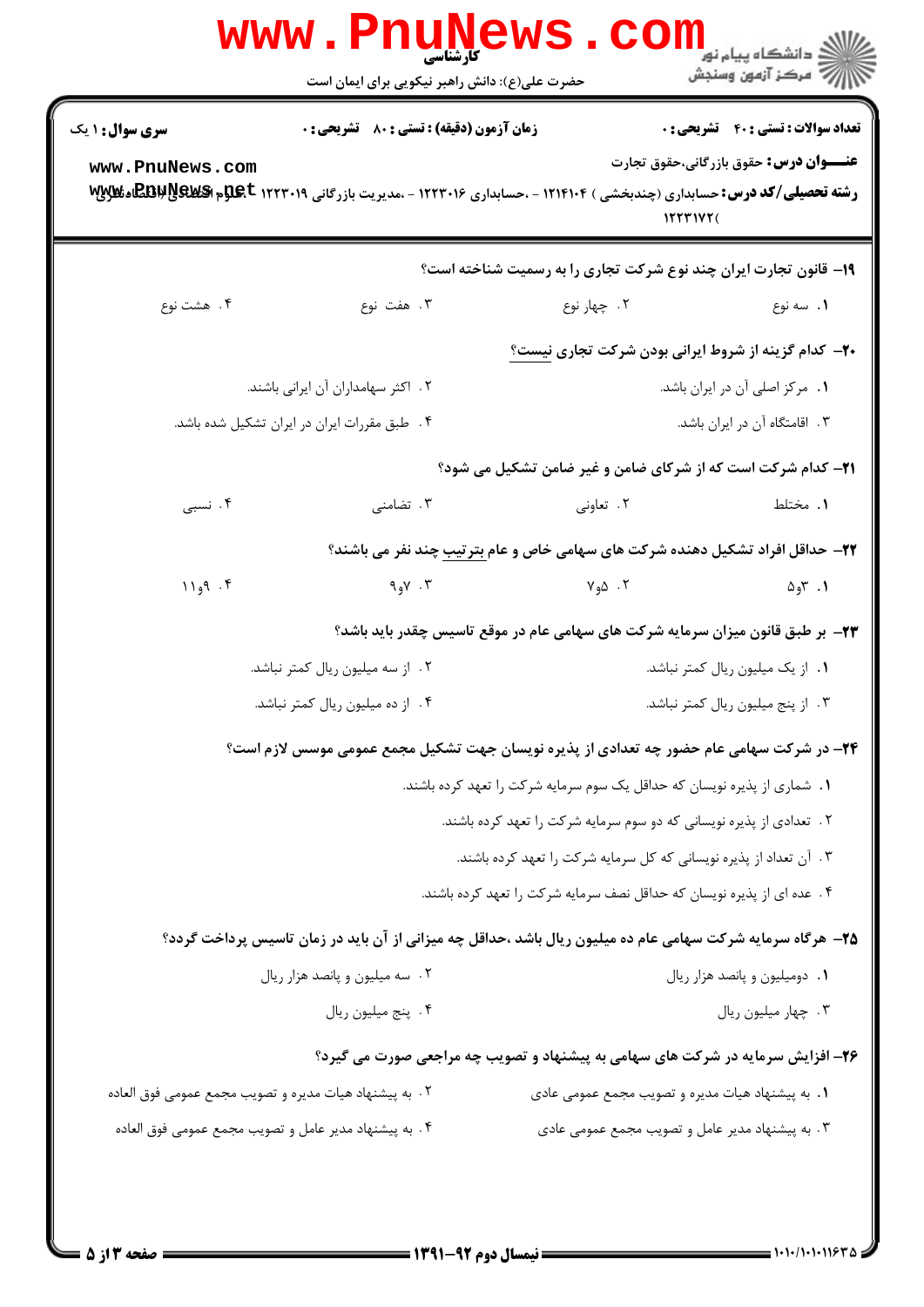|                                                                                                                            | <b>www.Phun</b><br>کارشناسی<br>حضرت علی(ع): دانش راهبر نیکویی برای ایمان است                                                   |                | ڪ دانشڪاه پيا <sub>م</sub> نور<br><mark>√</mark> مرڪز آزمون وسنڊش               |  |
|----------------------------------------------------------------------------------------------------------------------------|--------------------------------------------------------------------------------------------------------------------------------|----------------|---------------------------------------------------------------------------------|--|
| <b>سری سوال : ۱ یک</b>                                                                                                     | <b>زمان آزمون (دقیقه) : تستی : 80 ٪ تشریحی : 0</b>                                                                             |                | <b>تعداد سوالات : تستي : 40 - تشريحي : 0</b>                                    |  |
| www.PnuNews.com                                                                                                            | <b>رشته تحصیلی/کد درس:</b> حسابداری (چندبخشی ) ۱۲۱۴۱۰۴ - ،حسابداری ۱۲۲۳۰۱۶ - ،مدیریت بازرگانی ۱۲۲۳۰۱۹ <b>EBBUUS+ تاپ</b> ی تاپ |                | <b>عنــــوان درس:</b> حقوق بازرگانی،حقوق تجارت<br>15571Y7(                      |  |
|                                                                                                                            |                                                                                                                                |                | ۲۷– حداقل مبلغ اسمی سهام در شرکت های سهامی عام چقدر است؟                        |  |
|                                                                                                                            | ۰۲ پنج هزار ريال                                                                                                               |                | <b>۱.</b> حداقلی پیش بینی نشده                                                  |  |
|                                                                                                                            | ۰۴ پنجاه هزار ريال                                                                                                             |                | ۰۳ ده هزار ريال                                                                 |  |
|                                                                                                                            | ۲۸- رسیدگی به حساب های مالی شرکت سهامی، تصویب ترازنامه و نحوه تقسیم سود در صلاحیت کدام مرجع است؟                               |                |                                                                                 |  |
|                                                                                                                            | ٢ . مجمع عمومي فوق العاده                                                                                                      |                | <b>۱.</b> مجمع عمومی موسس                                                       |  |
|                                                                                                                            | ۴ . مجمع عمومي عادي بطور فوق العاده                                                                                            |                | ۰۳ مجمع عمومی عادی                                                              |  |
|                                                                                                                            |                                                                                                                                |                | <b>۲۹</b> - حد اقل تعداد مدیران در شرکت های با مسئولیت محدود ، چند نفر می باشد؟ |  |
|                                                                                                                            | ۰۲ ۵نفر                                                                                                                        |                | ۰۱ تفر                                                                          |  |
|                                                                                                                            | ۰۴ حد معینی ندارد و در اختیار شرکاء است.                                                                                       |                | ۰۳ نفر                                                                          |  |
|                                                                                                                            | ۳۰- در کدام یک از شرکت های تجاری اگر سهم الشرکه یک یا چند نفر غیر نقدی باشد، باید سهم الشرکه مزبور قبلا به تراضی سایر شرکاء    |                | تقويم شود؟                                                                      |  |
| ۰۴ مسئوليت خاص                                                                                                             | ۰۳ سهامی عام                                                                                                                   | ۰۲ تعاونی      | ۰۱ تضامنی                                                                       |  |
| ۳۱- آورده ای که در شرکت های با مسئولیت محدود معرف میزان سرمایه گذاری و شرکت هر شریک در کل سرمایه است ،چه نامیده می<br>شود؟ |                                                                                                                                |                |                                                                                 |  |
| ۰۴ قسمت                                                                                                                    | ۰۳ حصه                                                                                                                         | ٢.  سهم الشركه | ١. سهم                                                                          |  |
|                                                                                                                            | ۳۲- در شرکت مختلط غیر سهامی ،مسئولیت شرکای ضامن در مقابل طلبکاران شرکت چگونه است؟                                              |                |                                                                                 |  |
|                                                                                                                            | ۲ . نامحدود و تضامنی است.                                                                                                      |                | ۰۱ محدود و مشترک است.                                                           |  |
|                                                                                                                            | ۰۴ مسئولیتی ندارند.                                                                                                            |                | ۰۳ . به نسبت سرمایه است که آورده اند.                                           |  |
|                                                                                                                            | ۳۳– سندی که بموجب آن شخصی به دیگری دستور می دهد مبلغ معینی را در وجه شخص معین یا حامل یا به حواله کرد آن شخص به                |                | رویت یا در موعد معین بپردازد ،چه می نامند؟                                      |  |
| ۰۴ چک                                                                                                                      | ۰۳ حواله                                                                                                                       | ۲. سفته        | ٠١. برات                                                                        |  |
|                                                                                                                            |                                                                                                                                |                | <b>۳۴-</b> فته طلب نام قدیمی کدام یک از اسناد تجارتی است؟                       |  |
| ۰۴ چک                                                                                                                      | ۰۳ حواله                                                                                                                       | ٢. سفته        | ٠١. برات                                                                        |  |
|                                                                                                                            |                                                                                                                                |                |                                                                                 |  |